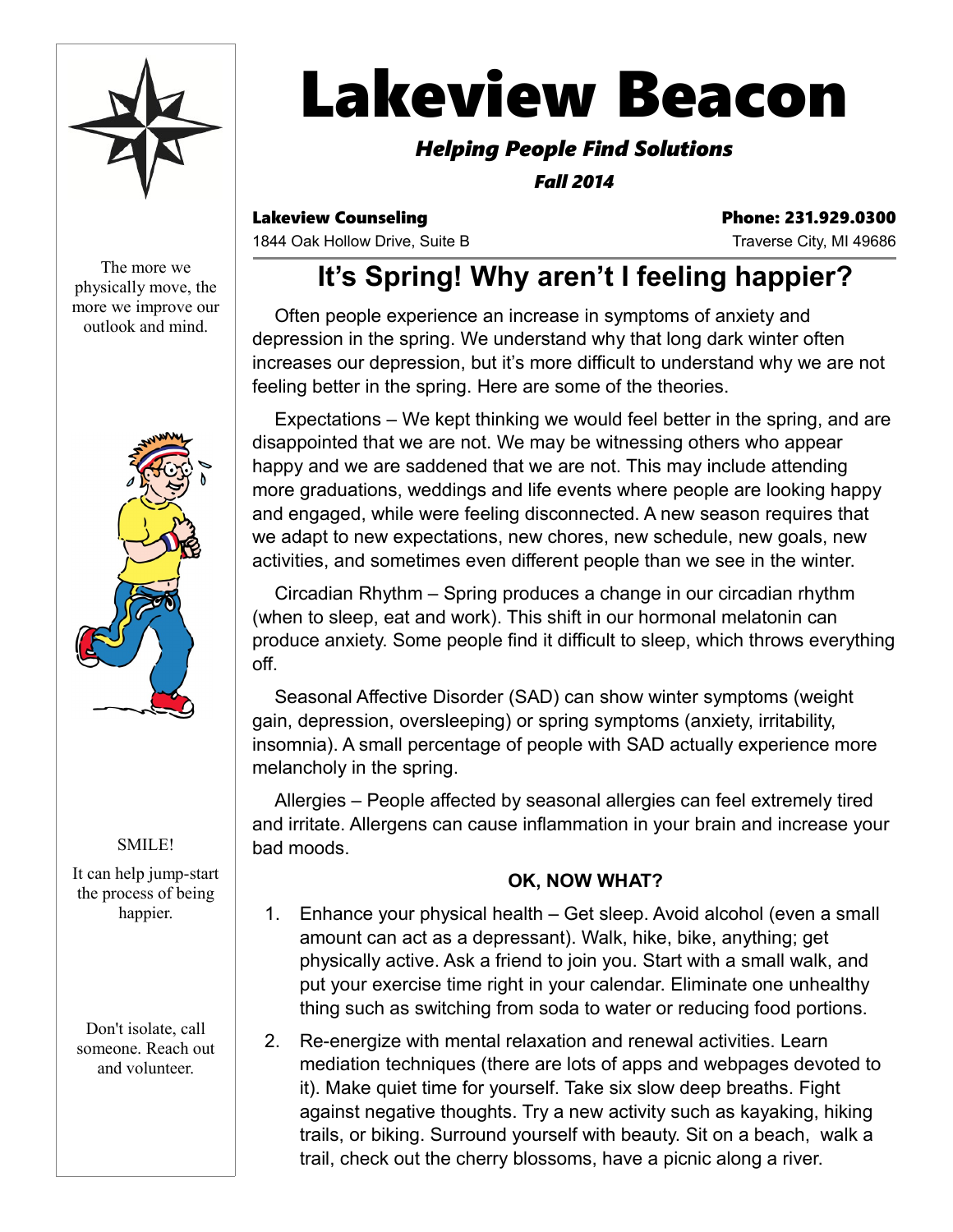

Get outside and into the sunlight. This can stimulate Serotonin and enhance a sense of calm.



People who spend a large amount of time on social media tend to view their own lives more negatively.

Please feel free to make copies of your Lakeview Beacon *231-929-0300*

- 3. Quit criticizing yourself and all your decisions. Most of what we learn in life is through making hundreds of mistakes. That's what we do, that's how we learn; it doesn't mean you're a failure or doing anything wrong.
- 4. Apologize and forgive often. If you feel bad about something you did, go and tell the person, then let it go.
- 5. If you're faced with an overwhelming task, break it up into small parts. Just make a list and cover up all the steps, except the first one and just focus on that. If you're overwhelmed with cleaning, just pick one corner of the room.
- 6. Finally if you are continuing to feel depressed or anxious and it is interfering with your work or personal life, GET HELP!

## **RESILIENT CHILDREN, RESILIENT ADULTS**

The best way to help our children handle the ups and downs of our world and their own lives is to teach them resiliency. Of course our children benefit from the opportunities we provide them to grow and achieve but they also need the opportunity to learn to handle falling down and getting back up. With these skills your children will become easier to soothe and will be better prepared to navigate through life's challenges on their own.

#### BE A ROLE MODEL OF RESILIENCY

Show your children to cope with the disappointments of life by staying cool and calm in the face of difficulties. Acknowledge your own shortcomings when you do have strong reactions. Avoid catastrophizing or hyper focusing on the dangers of our world.

#### EDUCATE THEM ON EMOTIONAL INTELLIGENCE

Children need to learn to recognize the emotions that they are experiencing, they need vocabulary to communicate their emotions and they'll need guidance on how to effectively manage their own emotions.

#### TEACH THEM THE SKILLS YOU USE

You may need to narrate your experience by letting them know when something is upsetting and share with them what you do to calm down and how you get back on your feet after you fall down.

#### LET THEM MAKE DECISIONS

You can teach your children to identify problems, use their critical thinking skills to analyze options, brain storm solutions and take action. They will make mistakes, they need to make mistakes to grow and learn.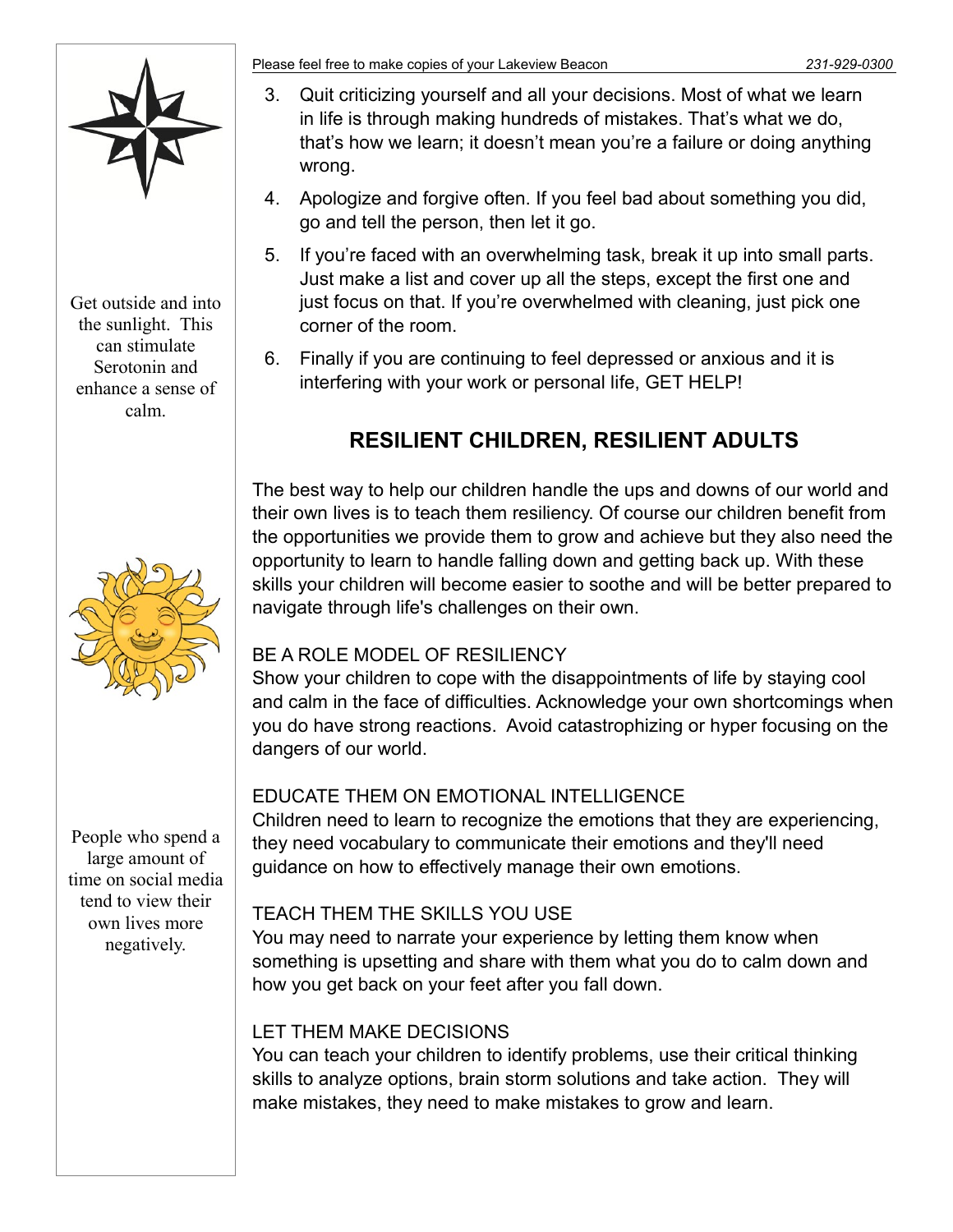

Reduce caffeine. It can increase stress and anxiety.



Eliminate alcohol. Even a small amount can add to depression.

Volunteer or start a new activity.

#### KEEP KIDS SAFE BUT DON'T OVERPROTECT THEM OR SHIELD THEM FROM EVERY STRESSORS

Of course it's your responsibility to provide a safe environment for your children to grow up in, one that is free from abuse and injury. But our children need to experience small doses of stress, disappointment, or rejection to help them become strong and learn when to use their coping skills.

# **Fall down seven times, get up eight times. Slow It Down this Summer**

Many of us have been practicing mindfulness, living in the moment and focusing on one thing at a time. In some ways this is a reaction to a cultural message of being busy, productive, exhausted and competitive as a sign of success. So, as we look to the summer ahead, how can we help ourselves and our children slow down? First, we give ourselves permission to NOT sign up for loads of structured activities and allow time for exploration, internal and external....and maybe even some boredom. We all need time and space to explore our world and integrate our experiences. Whether this includes, hiking, crafts, biking, camping, beaches, reading or a mixture of all the bounty that Northern Michigan offers, we can choose the speed and the depth with which we want to explore.

\*Savor every day. Your way. Watch the sunrise. Or sunset. Do whatever you plan to savor with focus. Eat fresh berries, play a card game, color, knit, hit golf balls. Every day set your intention and meet it.

\*Weigh your options. Extend and accept invitations that you truly want to engage in. Say no to those that don't appeal, or that you feel you SHOULD not accept.

\*Open time and space for minds to wander. Yours, your kids, their friends, your friends. Practice being instead of doing.

\*Be spontaneous. If you have open chunks of time it allows for flexibility and opportunity to be open to creative ideas as they happen.

\*Sleep. Soundly. Because maybe your mind has quieted and has an easier time falling and staying asleep.